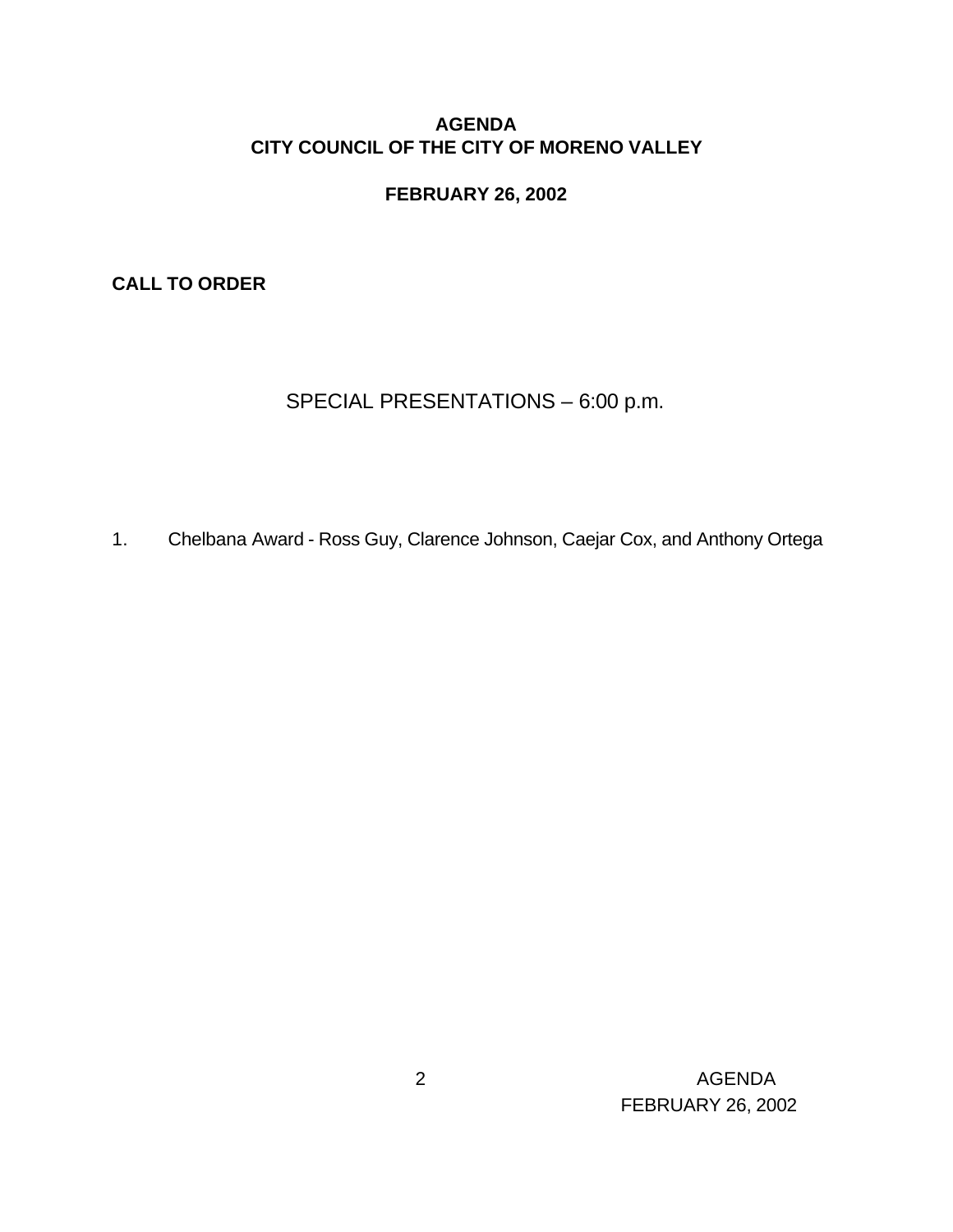# **AGENDA JOINT MEETING OF THE CITY COUNCIL OF THE CITY OF MORENO VALLEY MORENO VALLEY COMMUNITY SERVICES DISTRICT COMMUNITY REDEVELOPMENT AGENCY OF THE CITY OF MORENO VALLEY**

## **REGULAR MEETING – 6:30 P.M. FEBRUARY 26, 2002**

- **CALL TO ORDER** (Joint Meeting of the City Council of the City of Moreno Valley, Moreno Valley Community Services District, and the Community Redevelopment Agency of the City of Moreno Valley - actions taken at the Joint Meeting are those of the Agency indicated on each Agenda item)
- **PLEDGE OF ALLEGIANCE**
- **INVOCATION** Pastor Chris Weatherspoon, Moreno Christian Assembly
- **ROLL CALL**
- **INTRODUCTIONS**
- PUBLIC COMMENTS **ON MATTERS ON THE AGENDA** WILL BE TAKEN UP AS THE ITEM IS CALLED FOR BUSINESS, BETWEEN STAFF'S REPORT AND CITY COUNCIL DELIBERATION (SPEAKER SLIPS MAY BE TURNED IN UNTIL THE ITEM IS CALLED FOR BUSINESS.) Those wishing to speak should submit a BLUE speaker slip to the Bailiff. There is a three-minute limit per person.

All remarks and questions shall be addressed to the presiding officer or to the City Council and not to any individual Council member, staff member or other person.

• PUBLIC COMMENTS **ON MATTERS NOT ON THE AGENDA** UNDER THE JURISDICTION OF THE CITY COUNCIL WILL BE HEARD PRIOR TO CITY COUNCIL REPORTS AND CLOSING COMMENTS. IN THE EVENT THAT THE AGENDA ITEM FOR SUCH PUBLIC COMMENTS HAS NOT BEEN CALLED BY 10:00 P.M., IT SHALL BE CALLED AS THE NEXT ITEM OF BUSINESS FOLLOWING THE CONCLUSION OF ANY ITEM BEING HEARD AT 10:00 P.M. Those wishing to speak should submit a PINK speaker slip to the Bailiff. There is a three-minute limit per person.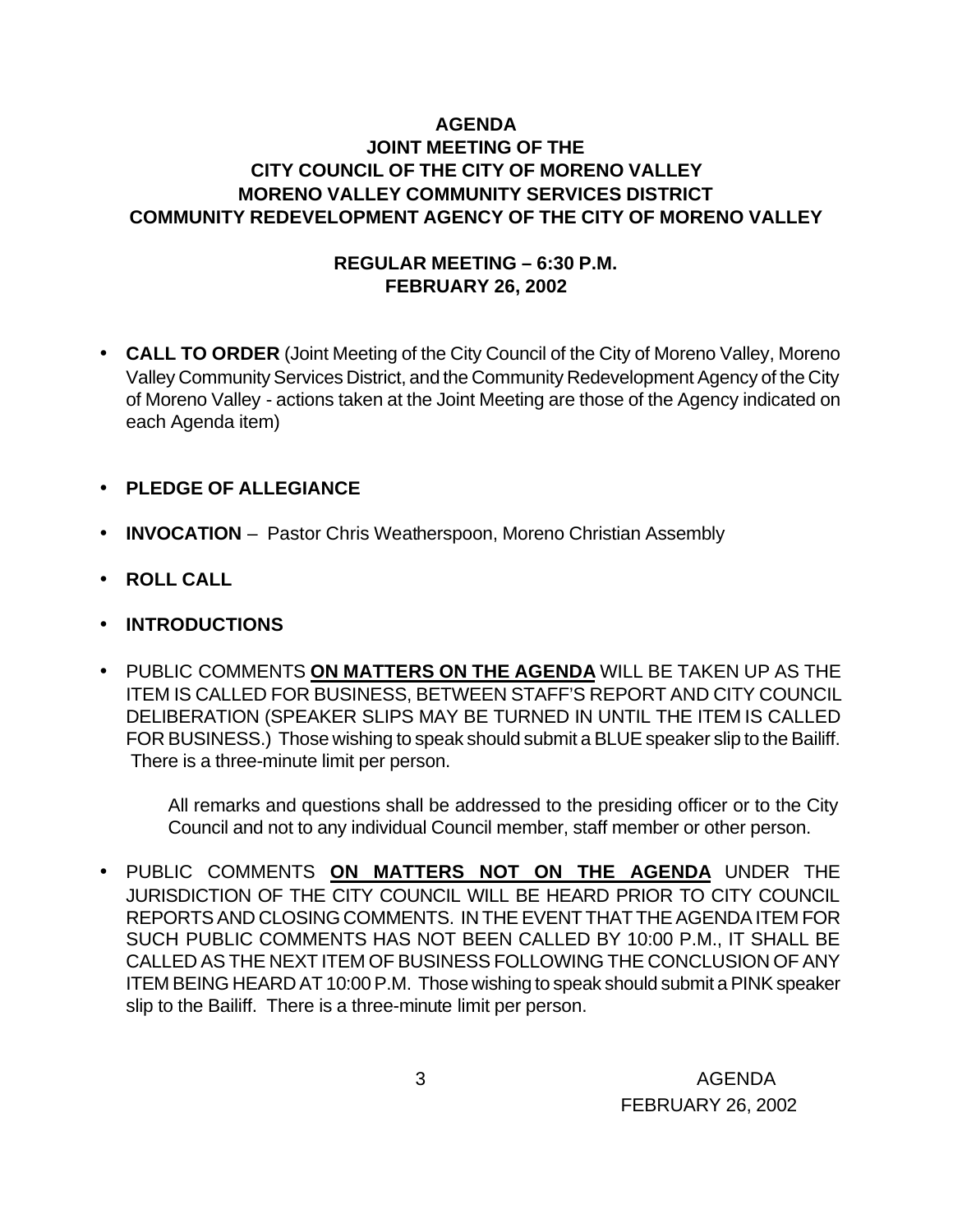All remarks and questions shall be addressed to the presiding officer or to the City Council and not to any individual Council member, staff member or other person.

# **JOINT CONSENT CALENDARS (SECTIONS A-C) OF THE CITY COUNCIL OF THE CITY OF MORENO VALLEY, MORENO VALLEY COMMUNITY SERVICES DISTRICT, AND COMMUNITY REDEVELOPMENT AGENCY OF THE CITY OF MORENO VALLEY**

All items listed under the Consent Calendars are considered to be routine and noncontroversial, and may be enacted by one motion unless a member of the Council, Community Services District, or Redevelopment Agency requests that an item be removed for separate action. The motion to adopt the Consent Calendars is deemed to be a separate motion by each Agency and shall be so recorded by the City Clerk. Items withdrawn for report/discussion will be heard after public hearing items.

# **A. CONSENT CALENDAR** - **CITY COUNCIL**

- A1. ORDINANCES FIRST READING BY TITLE ONLY Recommendation: Waive reading of all Ordinance Introductions and read by title only.
- A2. AGREEMENT FOR PROFESSIONAL CONSULTANT SERVICES TEA 21 AQUEDUCT BIKE TRAIL IMPROVEMENTS - JFK DRIVE TO HEACOCK STREET, GRAHAM STREET TO COTTONWOOD AVENUE AND COTTONWOOD AVENUE TO PAN AM BOULEVARD - PROJECT NO. 02- 46165321 (Report of: Director of Public Works/City Engineer) Recommendation: Approve an agreement with Engineering Resources of Southern California, Inc., 3550 East Florida Avenue, Suite B, Hemet, CA, for professional consultant services; authorize the Mayor to execute said agreement for professional consultant services with Engineering Resources of Southern California, Inc.; and authorize the issuance of a purchase order to Engineering Resources of Southern California, Inc. in the amount of \$165,890, when the agreement has been signed by all parties (Account No. 225.68521).
- A3. NOTICE OF COMPLETION AND ACCEPTANCE OF REDLANDS BOULEVARD STORM DRAIN LINE "F" IMPROVEMENTS – PROJECT NO. 97-25898 – FEDERAL AID PROJECT NO. BRKLS-5441(033) (Report of: Director of Public Works/City Engineer) Recommendation: Ratify Contract Change Order Nos. 1 and 2, adjusting the bid item quantities and increasing the contract time to 63 working days; accept the work for the Redlands Boulevard Storm Drain Line "F" Improvements constructed by Bonadiman Mc Cain, Inc., San Bernardino, California, 92412, as complete; direct the City Clerk to record the Notice of Completion within ten (10) days at the office of the County Recorder of Riverside County, as required by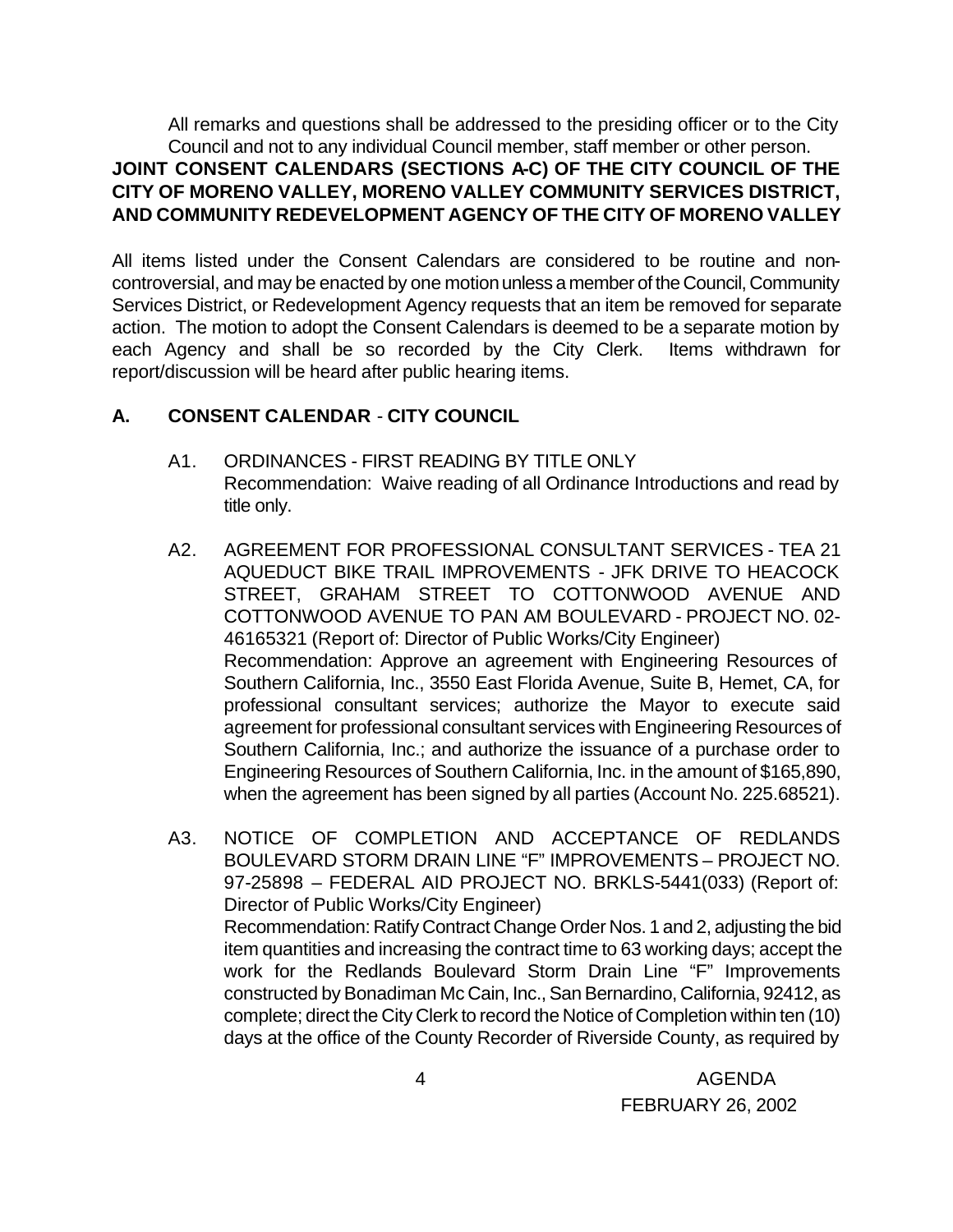Section 3093 of the California Civil Code; authorize the Director of Finance to release the retention to Bonadiman McCain, Inc. thirty-five (35) calendar days after the date of recordation of the Notice of Completion if no claims are filed against the project; and accept the improvements into the City Maintained Road System.

- A4. NOTICE OF COMPLETION AND ACCEPTANCE OF WEST END MASTER DRAINAGE PLAN LINE H-H, PHASE II, LATERAL "A" AND THE STREET IMPROVEMENTS FOR BAY AVENUE PROJECT NO. 93-38844(2) (Report of: Director of Public Works/City Engineer) Recommendation: Accept the work for the West End Master Drainage Plan (MDP) Line H-H, Phase II, Lateral "A" and the street improvements for Bay Avenue, between North Grant Street and Elsworth Street, constructed by Nottson Construction, Inc., Sun City, California 92586, as completed; ratify the following Contract Change Orders: Contract Change Order No. 1 reflects revised sewer lateral repairs; Contract Change Order No. 2 reflects utility conflicts and additional miscellaneous street improvements; Contract Change Order No. 3 reflects utility conflicts and unforeseen subgrade conditions; and Contract Change Order No. 4 reflects an adjustment to the final bid item quantities; direct the City Clerk to record the Notice of Completion within ten (10) days, at the office of the County Recorder of Riverside County, as required by Section 3093 of the California Civil Code; authorize the Director of Finance to release the retention to Nottson Construction, Inc., thirty-five (35) calendar days after the date of recordation of the Notice of Completion, if no claims are filed against the project (Account No. 00142.84450).
- A5. PA 99-0033 TEXACO STARMART ACCEPT AGREEMENT AND BONDS FOR TRAFFIC SIGNAL IMPROVEMENTS - NORTH SIDE OF SUNNYMEAD BOULEVARD, WEST OF PERRIS BOULEVARD – DEVELOPER – SHIVALIK, INC., MORENO VALLEY. (Report of: Director of Public Works/City Engineer) Recommendation: Accept the bonds and the Agreement for Public Improvements for traffic signal improvements; authorize the Mayor to execute the agreement; and direct the City Clerk to forward the signed agreement to the
- A6. WARRANT REPORTS JANUARY 31, 2002 (Report of: Director of Finance/City Treasurer) Recommendation: Adopt Resolution No. 2002-12, approving the Warrant Reports, including wire transfers, dated January, 2002 in the amount of \$3,405,278.46.

County Recorder's Office for recordation.

 5 AGENDA Resolution No. 2002-12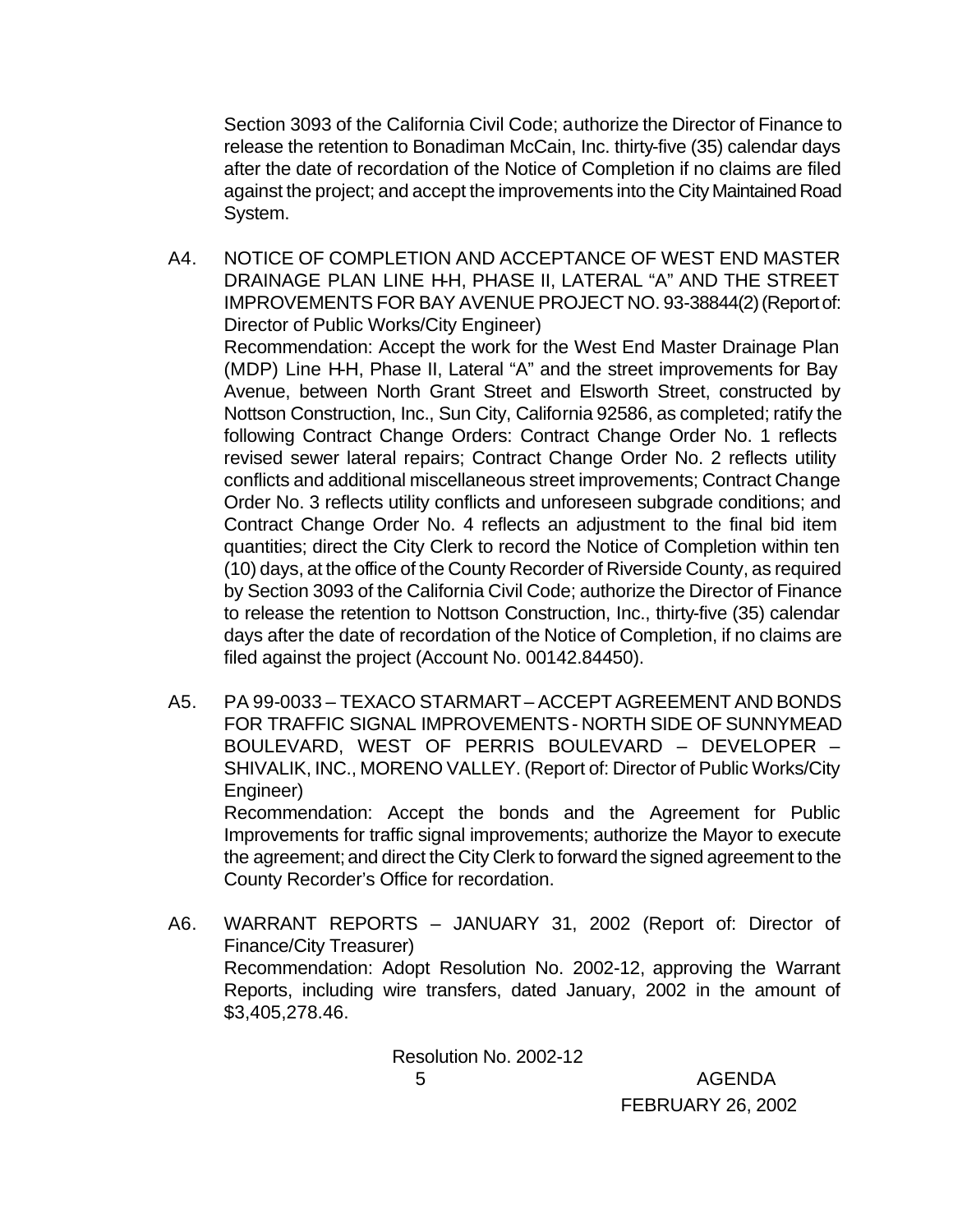A Resolution of the City Council of the City of Moreno Valley, California, Approving the Warrant Reports Dated January 31, 2002

- A7. AUTHORIZATION TO CLOSE HEACOCK STREET FROM IRIS AVENUE TO THE SOUTH CITY LIMITS AT OLEANDER AVENUE AND NANDINA AVENUE FROM HEACOCK STREET TO INDIAN STREET FROM FEBRUARY 27, 2002 TO MAY 1, 2002 (Report of: Director of Public Works/City Engineer) Recommendation: Authorize the closure of Heacock Street from Iris Avenue to the south city limits at Oleander Avenue and Nandina Avenue from Heacock Street to Indian Street from February 27, 2002 to May 1, 2002.
- A8. AUTHORIZATION TO AWARD THE CONSTRUCTION CONTRACT FOR THE IRIS AVENUE IMPROVEMENTS FROM INDIAN STREET TO PERRIS BOULEVARD - PROJECT NO. 01-12566721 (Report of: Director of Public Works/City Engineer) Recommendation: Award the construction contract for the Iris Avenue Improvements to R. J. Noble Company, 15505 East Lincoln Avenue, Orange, California 92865, the lowest responsible bidder; authorize the Mayor to execute a contract agreement with R. J. Noble Company; and authorize the issuance of a Purchase Order to R. J. Noble Company in the amount of \$634,657.87 (the amount of bid plus 10% contingency) when both parties have signed the contract (Account Nos. 125.66721, 125.68020, and 225.68521).
- A9. MINUTES REGULAR MEETING OF FEBRUARY 12, 2002 (Report of: City Clerk)

Recommendation: Approve as submitted.

### **B. CONSENT CALENDAR** - **COMMUNITY SERVICES DISTRICT**

- B1. ORDINANCES FIRST READING BY TITLE ONLY Recommendation: Waive reading of all Ordinance Introductions and read by title only.
- B2. MINUTES REGULAR MEETING OF FEBRUARY 12, 2002 (Report of: City Clerk) Recommendation: Approve as submitted.

#### **C. CONSENT CALENDAR** - **COMMUNITY REDEVELOPMENT AGENCY**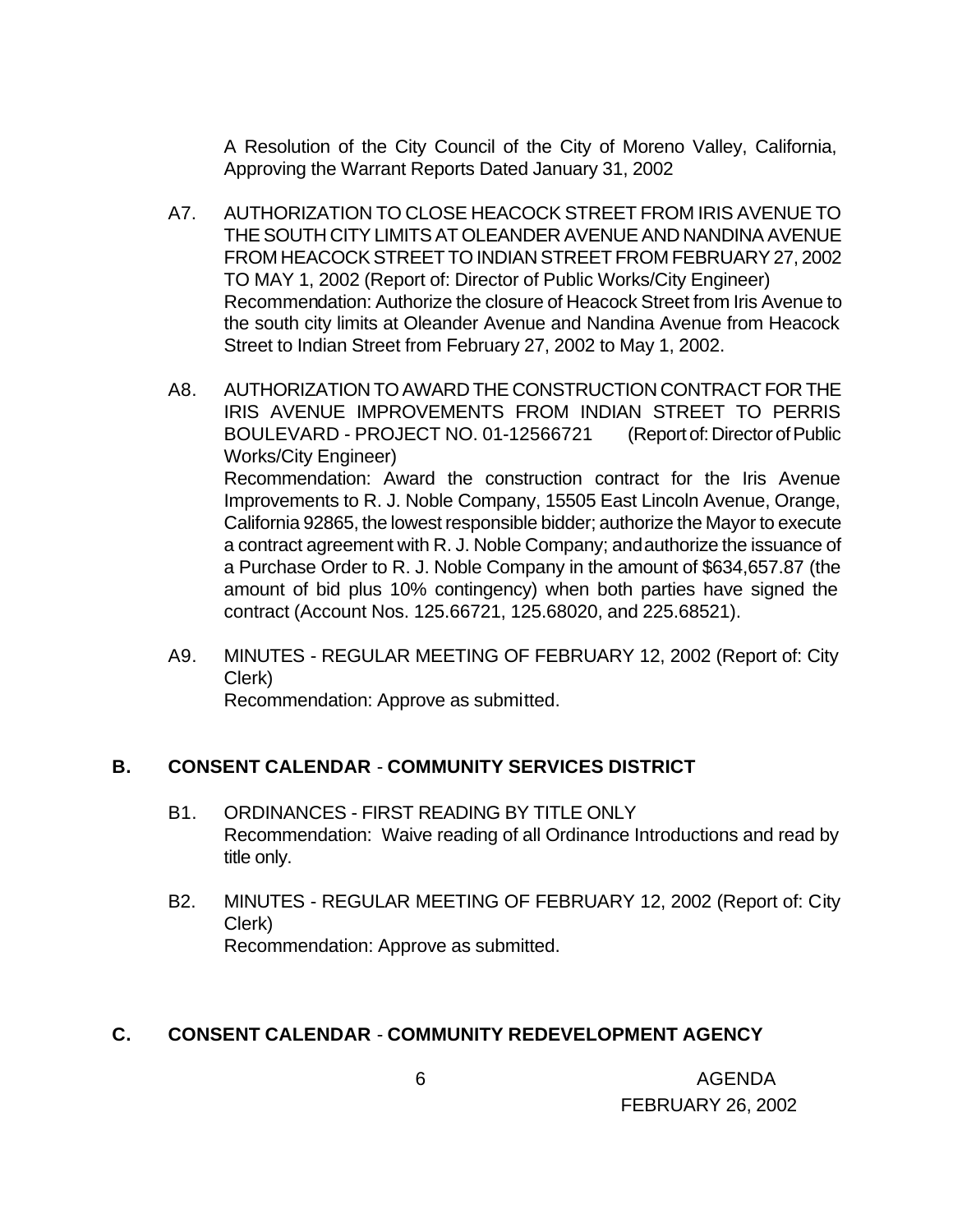- C1. ORDINANCES FIRST READING BY TITLE ONLY Recommendation: Waive reading of all Ordinance Introductions and read by title only.
- C2. MINUTES REGULAR MEETING OF FEBRUARY 12, 2002 (Report of: City Clerk) Recommendation: Approve as submitted.

**D. PUBLIC HEARINGS**

- D1. A PUBLIC HEARING REGARDING THE DEVELOPMENT OF AN INDUSTRIAL WAREHOUSE DISTRIBUTION FACILITY UNDER PA01-0053 (PLOT PLAN), PA01-0054 (GENERAL PLAN AMENDMENT), P01-049 (SPECIFIC PLAN AMENDMENT) AND PA01-0080 (TENTATIVE TRACT MAP) LOCATED ON THE EAST SIDE OF PERRIS BOULEVARD AT NANDINA AVENUE, SUBMITTED BY PEPPER CONSTRUCTION AND CARTER AND BURGESS (REPRESENTING WALGREEN'S) (Report of: Director of Community and Economic Development) Recommendation: The Planning Commission recommends that the City Council conduct a public hearing to:
	- 1. Adopt a Negative Declaration for PA01-0053 (Plot Plan), P01-0054 (General Plan Amendment), P01-049 (Specific Plan Amendment) and PA01-0080 (Tentative Parcel Map) pursuant to Section 15168 (c) (2) of the California Environmental Quality Act (CEQA) Guidelines;
	- 2. Approve Resolution No. 2002-13, thereby approving PA01-0053 (Plot Plan), based on the findings in the City Council Resolution and the conditions of approval attached as Exhibit A to the resolution;

Resolution No. 2002-13

A Resolution of the City Council of the City of Moreno Valley, California, Approving PA01-0053 (Plot Plan), for a 693,660 Square Foot Industrial Warehouse Distribution Center with Ancillary Uses

3. Approve Resolution No. 2002-14, thereby approving PA01-0054 (General Plan Amendment) based on the findings in City Council Resolution and the conditions of approval attached as Exhibit A to the resolution;

Resolution No. 2002-14

 7 AGENDA FEBRUARY 26, 2002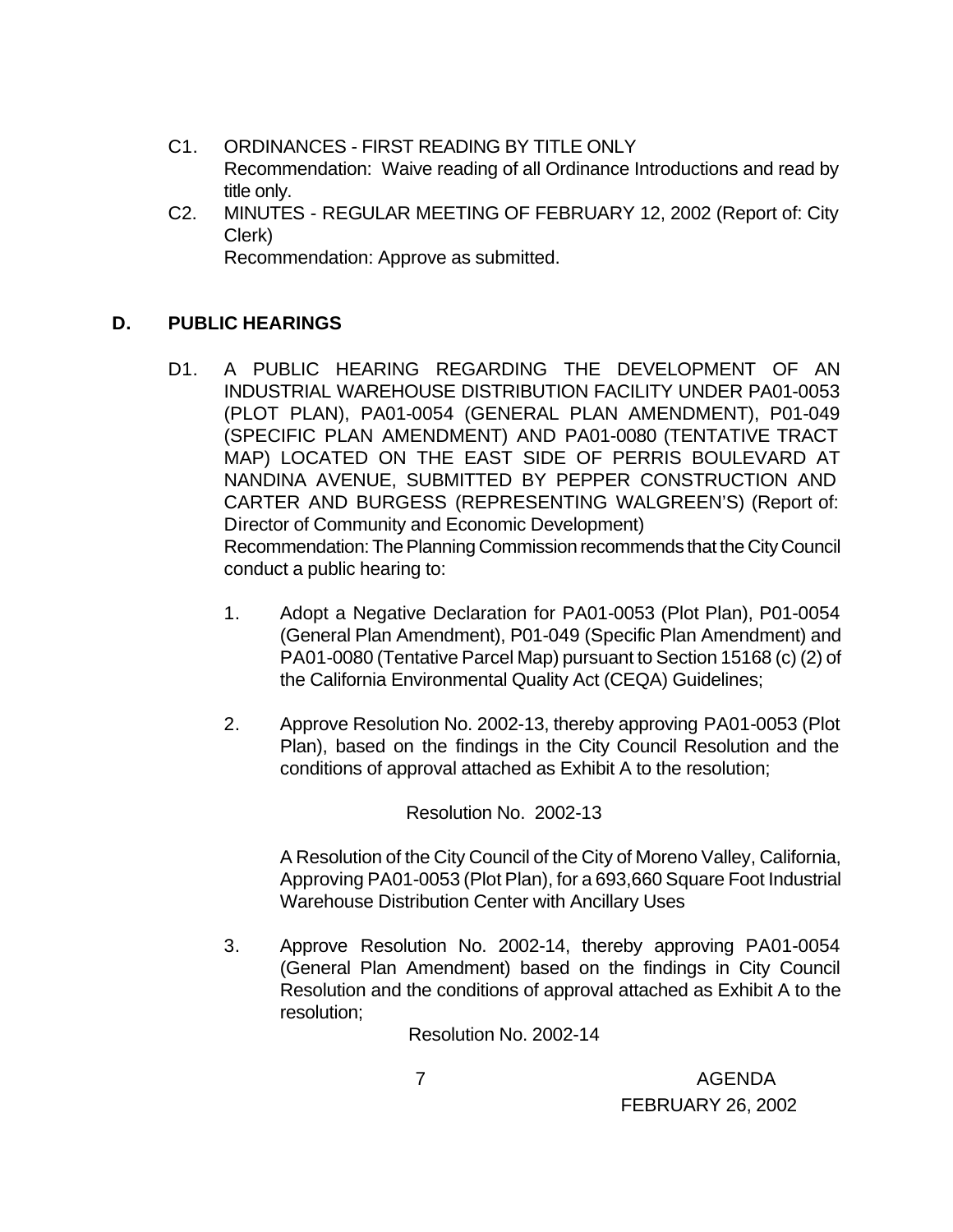A Resolution of the City Council of the City of Moreno Valley, California, Approving a General Plan Amendment (PA01-0054) for the Moreno Valley Industrial Area Plan (SP No. 208), Allowing for the Vacation of Nandina Avenue between Perris Boulevard and Kitching Street

4. Approve Resolution No. 2002-15, thereby approving PA01-0080 (Tentative Tract Map), based on the findings in City Council Resolution and the conditions of approval attached as Exhibit A to the resolution;

Resolution No. 2002-15

A Resolution of the City Council of the City of Moreno Valley, California, Approving PA01-0080 (Tentative Parcel Map No. 30472) to Merge Six Separate Parcels into One Parcel, and for Financing Purposes, on an Approximate 95 Acre Portion of Land within the Moreno Valley Industrial Area Plan (SP No. 208)

5. Introduce Ordinance No. 598, thereby approving the Specific Plan Amendment No. 2 (P01-049), to the Moreno Valley Industrial Area Plan, based on the Findings contained in the Ordinance.

Ordinance No. 598

An Ordinance of the City Council of the City of Moreno Valley, California, Approving a Specific Plan Amendment (P01-049) to the Moreno Valley Industrial Area Plan (SP No. 208), Allowing for the Vacation of Nandina Avenue between Perris Boulevard and Kitching Street

# **E. ITEMS REMOVED FROM CONSENT CALENDARS FOR DISCUSSION OR SEPARATE ACTION**

### **F. REPORTS**

- F1. ECONOMIC DEVELOPMENT ANNUAL REPORT FOR 2001 (Report of: Director of Community and Economic Development) Recommendation: Receive and file the Economic Development Annual Report for 2001.
- F2. UTILITY USER'S TAX STATUS REPORT (Report of: Director of Finance/City Treasurer) Recommendation: That the City Council receive and file this report, which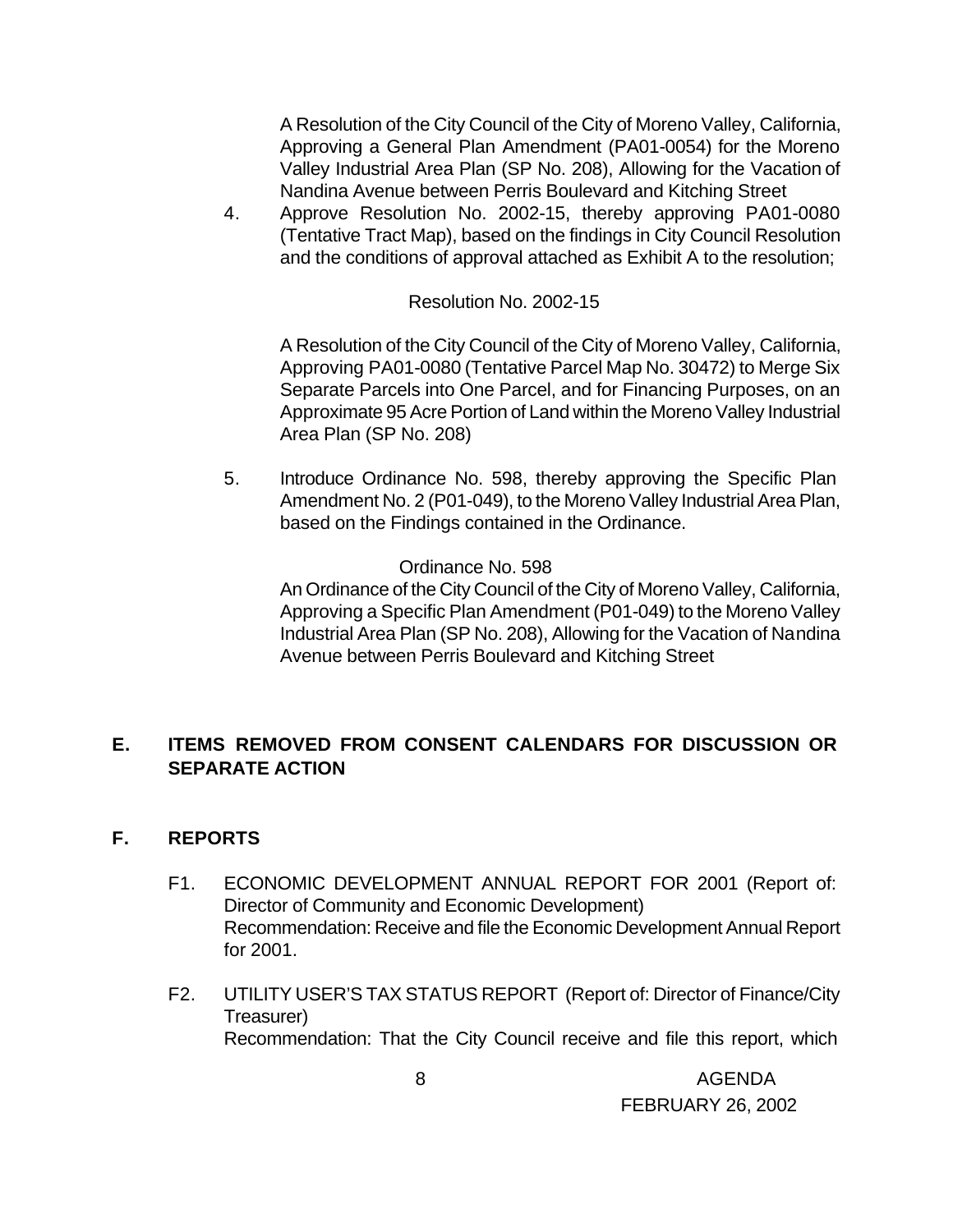provides the mid-year status of the Utility User's Tax revenue.

- F3. UPDATE ON CITY PER CAPITA COMPARISONS (ADDENDUM TO JANUARY 8, 2002 STAFF REPORT ON IMPACT OF UTILITY USER'S TAX REPEAL INITIATIVE) (Report of: Director of Finance/City Treasurer) Recommendation: That the City Council receive and file this report.
- F4. PROPOSED 5 YEAR PLAN FOR ENHANCED POLICE SERVICES POWERPOINT PRESENTATION (Report of: Chief of Police) (Informational Oral Presentation only by the City Manager – not for Council action)
- F5. APPROVAL OF THE DESIGN FOR THE ROLLER HOCKEY/SKATEBOARD PARK (Report of: Director of Parks and Recreation) Recommendation: That the City Council, acting in their respective capacity as President and Board of Directors of the Moreno Valley Community Services District, review and approve the final design of the roller hockey/skateboard facility at March Field Park.
- F6. RECRUITMENT CAMPAIGN FOR ADVISORY COMMITTEES (CONTINUED FROM DECEMBER 11, 2001) (Report of: City Clerk) Recommendation: That the City Council approve the following recommendations to improve the recruitment process for advisory committees:
	- 1. Accept year-round applications, which would be retained for one year after submittal;
	- 2. Reduce to seven (by attrition, if necessary), the number of public voting members in those committees currently composed of nine members, with the exception of those committees who wish to retain the current membership levels. The number of nonvoting auxiliary members on any committees would not be reduced;
	- 3. Allow committees to vote to meet quarterly or bi-monthly rather than monthly (some committees may choose to continue meeting monthly);
	- 4. Hold an annual orientation program for prospective committee members;
	- 5. Require that prospective applicants attend at least one meeting of their desired committee(s) prior to appointment;
	- 6. Eliminate the current practice of preparing a staff report to request that Council declare a vacancy by formally delegating that responsibility to the City Clerk, thus expediting the recruiting process;
	- 7. Announce future openings or vacancies during City Council meetings, upon notification of such openings or vacancies by the City Clerk;

 9 AGENDA FEBRUARY 26, 2002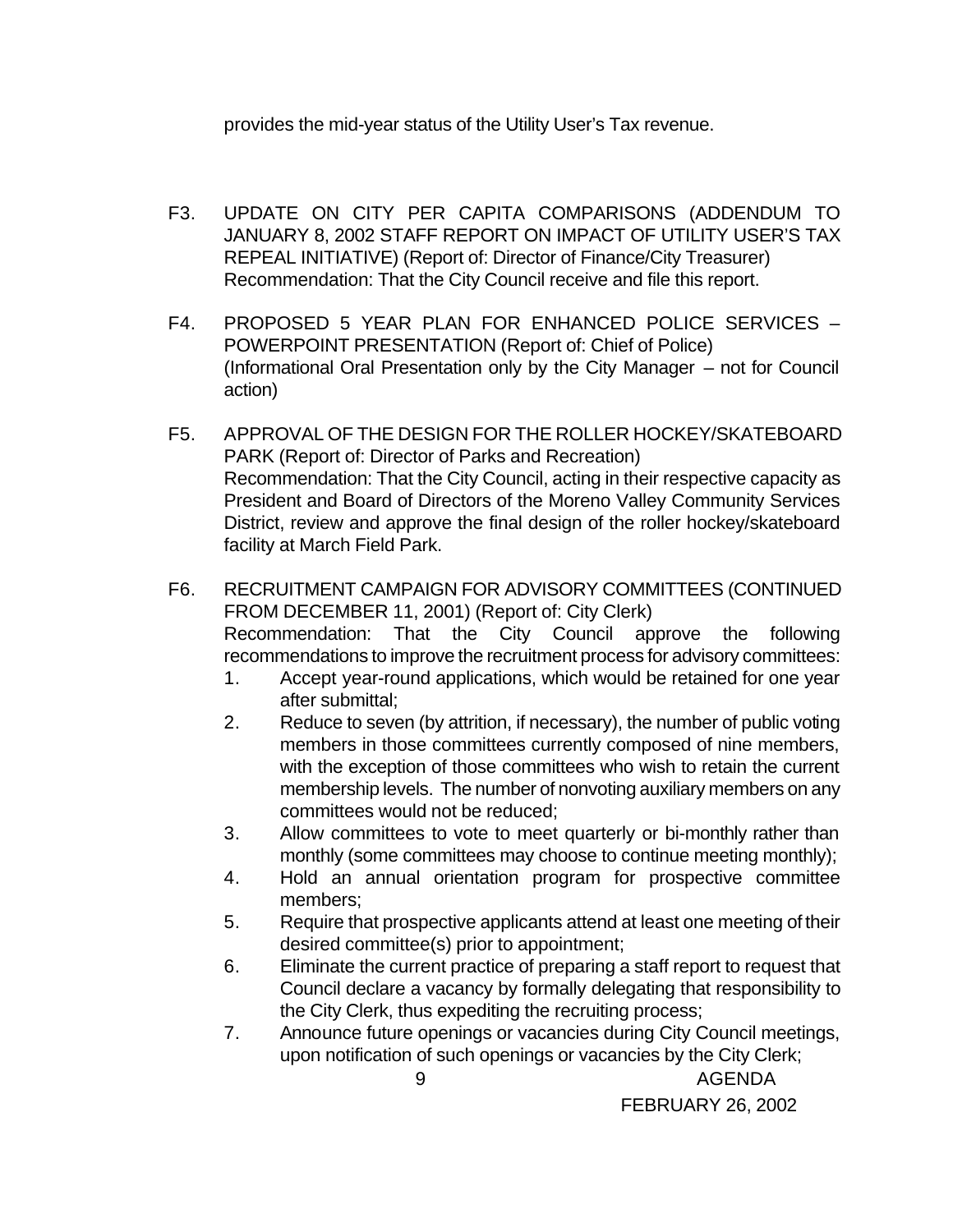- 8. Meet annually with committee chairpersons to receive reports from all committees;
- 9. Meet at least bi-annually with each committee to review their work programs and discuss policy issues;
- 10. Allow and encourage committees to initiate and agendize their own projects within their jurisdiction;
- 11. Direct committee members to set goals at the first quarterly meeting of year, with results (work program) presented to the City Council;
- 12. Utilize Moreno Valley Live to allow committee chairpersons or other members to publicize the purposes and assignments of their respective committees;
- 13. Direct staff to amend the Municipal Code and Administrative Policy to clarify the inconsistency regarding attendance (see Discussion section below);
- 14. Direct staff to agendize a discussion on the possible reduction of members of the Project Area Committee (see Discussion section below);
- 15. Direct staff to draft ordinance eliminating the Airport Commission.
- F7. LEGISLATIVE UPDATE (Report of: Assistant City Manager) Recommendation: That the City Council receive and file the Legislative Status Report.
- F8. RIVERSIDE COUNTY INTEGRATED PROJECT (RCIP), MEASURE A RENEWAL, RIVERSIDE COUNTY MULTI-SPECIES HABITAT CONSERVATION PLAN (RCMSHCP), TRANSPORTATION MITIGATION FEE (TUMF), AND RELATED ISSUES (Informational Oral Presentation only by the City Manager – not for Council action)
- F9. CITY MANAGER'S REPORT (Informational Oral Presentation only not for Council action)

### **G. LEGISLATIVE ACTIONS**

ORDINANCES - 1ST READING AND INTRODUCTION

ORDINANCES - 2ND READING AND ADOPTION

ORDINANCES - URGENCY ORDINANCES

**RESOLUTIONS**